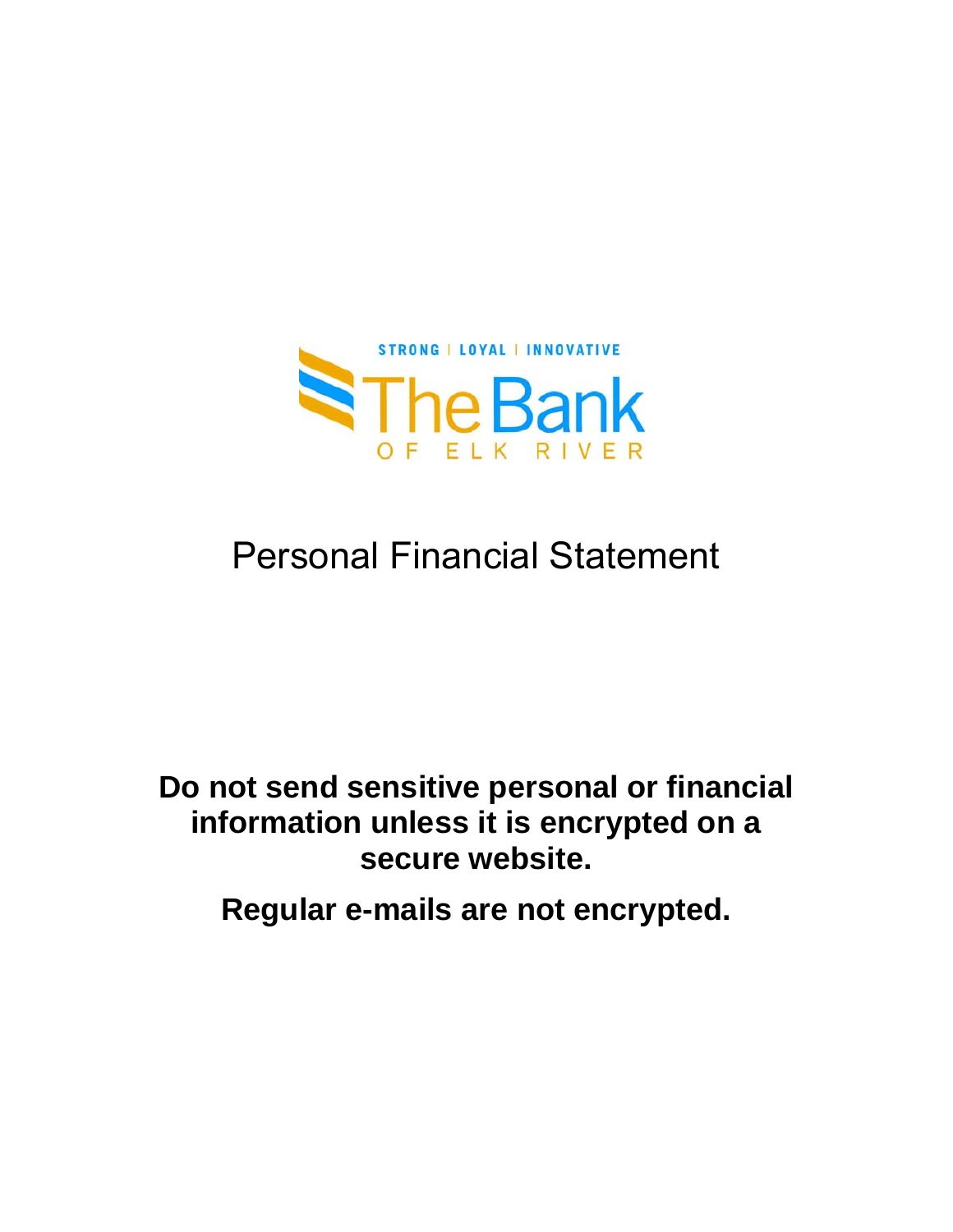

# Personal Financial Statement

I may apply for a credit extension, loan or other financial accommodation alone or together with someone else ("co-applicant"). If I apply with a co-applicant and our combined assets and debts can meaningfully and fairly be presented together, the co-applicant and I may complete this statement and any supporting schedules jointly, otherwise separate forms and schedules are required.

| Email Address:                                         |                 |                                                       | Email Address:                                                             |             |  |  |
|--------------------------------------------------------|-----------------|-------------------------------------------------------|----------------------------------------------------------------------------|-------------|--|--|
|                                                        | Co-Applicant    |                                                       |                                                                            |             |  |  |
|                                                        | Full Name:      |                                                       |                                                                            |             |  |  |
|                                                        |                 |                                                       |                                                                            |             |  |  |
|                                                        | City/State/Zip: |                                                       |                                                                            |             |  |  |
|                                                        | County:         |                                                       |                                                                            |             |  |  |
| per month                                              | Since:          | $\Box$ Own                                            | $\Box$ Rent \$                                                             | per month   |  |  |
| Driver's License #:<br>Q · AÖ az KWWWWWWWWWWWExp.Date: |                 | Driver's License #:<br>@. AÖae MWWWWWWWWWWWWExp.Date: |                                                                            |             |  |  |
| <b>Birth Date:</b>                                     |                 |                                                       |                                                                            | Birth Date: |  |  |
| Cell:                                                  | Home Phone:     |                                                       |                                                                            | Cell:       |  |  |
|                                                        |                 |                                                       |                                                                            |             |  |  |
|                                                        | Employer:       |                                                       |                                                                            |             |  |  |
|                                                        | Address:        |                                                       |                                                                            |             |  |  |
| Since:                                                 | Position/title: |                                                       |                                                                            | Since:      |  |  |
| # of dependents (including self):                      |                 | # of dependents (including self):                     |                                                                            |             |  |  |
|                                                        | Marital Status* | $\Box$ Unmarried                                      | □Separated                                                                 |             |  |  |
|                                                        | □Separated      |                                                       | <b>Street Address:</b><br>Social Security#:<br><b>Work/Business Phone:</b> | □Married    |  |  |

\* Do not provide marital status if your application is for individual credit

### **Please complete schedules 1 thru 6 on the following pages before the section below.**

| ASSETS (round to nearest \$100)<br>(Refer to schedules 1 thru 5 on following page for detail) |   | <b>LIABILITIES (round to nearest \$100)</b><br>(Refer to schedules 4 thru 6) |                |
|-----------------------------------------------------------------------------------------------|---|------------------------------------------------------------------------------|----------------|
| Cash, Savings, CDs, Money Mkt. (schedule 1)                                                   |   | Notes payable --banks (schedule 6)                                           |                |
| Marketable Securities/Stocks/Bonds (schedule 2)                                               |   | Notes payable --others (schedule 6)                                          |                |
| Retirement, IRA, profit share, Keogh (schedule 3)                                             |   | Installment loans/contracts (schedule 6)                                     |                |
| Cash value life ins. (whole life only) (schedule 4)                                           |   | Loans against life insurance<br>(schedule 4)                                 |                |
| Homestead<br>(schedule 5)                                                                     |   | Personal mortgage (homestead) (schedule 5)                                   |                |
| Other personally held real estate (schedule 5)                                                |   | Other personal mortgages (schedule 5)                                        |                |
| Com'l Real Estate owned (schedule 5)                                                          |   | Com'l mortgage debt (schedule 5)                                             |                |
| Value of my companies excluding Real Estate                                                   |   | Taxes due                                                                    |                |
|                                                                                               |   | Total credit card debt (schedule 6)                                          |                |
|                                                                                               |   | Other loans (schedule 6)                                                     |                |
|                                                                                               |   |                                                                              |                |
| Deferred income/receivables (describe)                                                        |   |                                                                              |                |
|                                                                                               |   |                                                                              |                |
| Autos, Other Personal Property (describe)                                                     |   |                                                                              |                |
|                                                                                               |   |                                                                              |                |
|                                                                                               |   |                                                                              |                |
|                                                                                               |   |                                                                              |                |
|                                                                                               |   |                                                                              |                |
|                                                                                               |   |                                                                              |                |
|                                                                                               |   |                                                                              |                |
|                                                                                               |   |                                                                              |                |
|                                                                                               |   | <b>Total Liabilities:</b><br>\$                                              | $\overline{0}$ |
| \$<br><b>Total Assets:</b>                                                                    | 0 | \$<br>Net Worth (total assets less total liabilities):                       | $\Omega$       |

(Use attachments if more space is needed)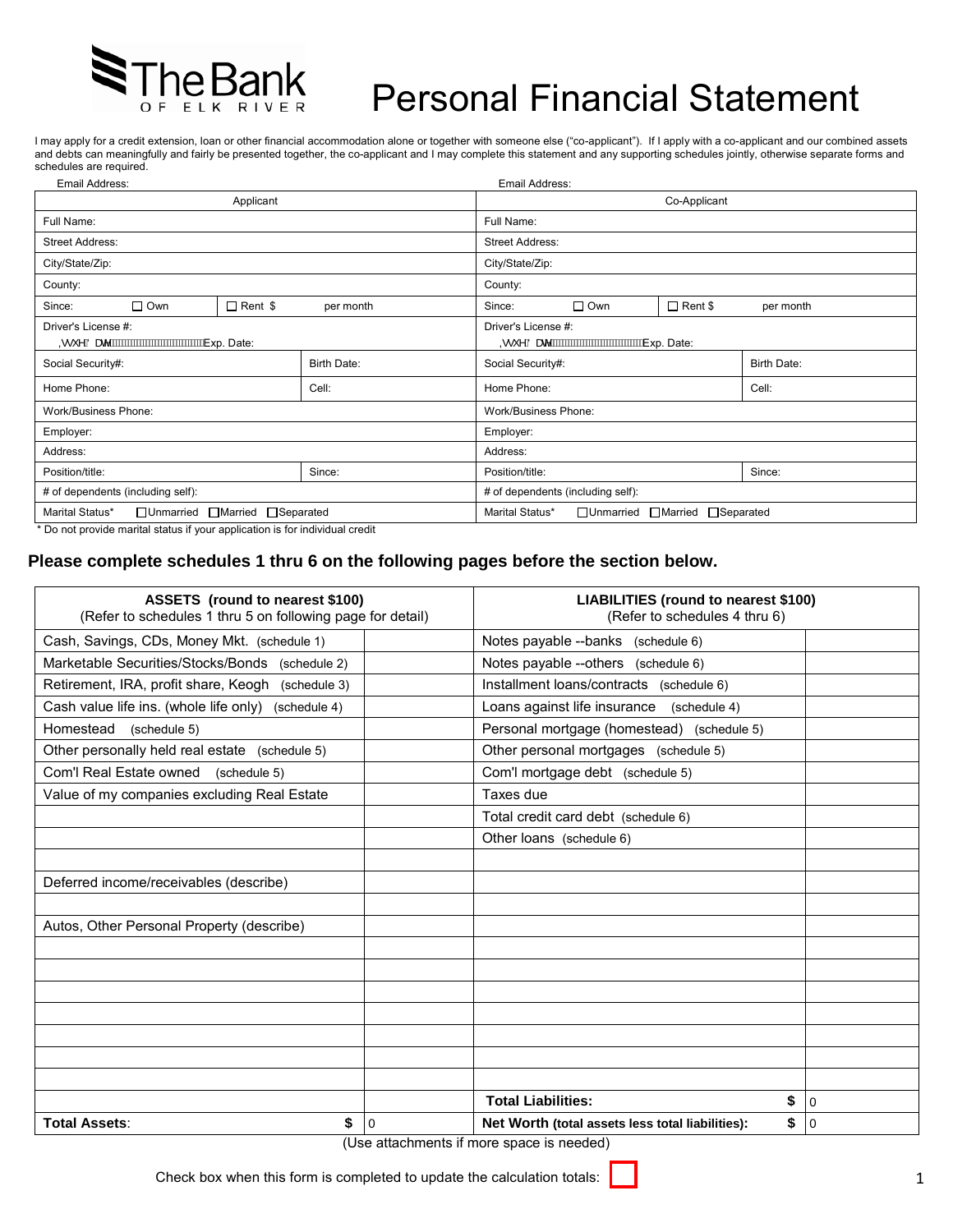Round all amounts to the nearest \$100. Please contact your banker if you need assistance completing the schedules.

#### **Schedule 1 Cash, Savings, Certificates of Deposit, and Money Market Accounts**

| Name of Bank or Financial Institution | Type of Account | Acct. Balance |
|---------------------------------------|-----------------|---------------|
|                                       |                 |               |
|                                       |                 |               |
|                                       |                 |               |
|                                       |                 |               |
|                                       |                 |               |
|                                       |                 |               |
|                                       |                 |               |
|                                       |                 |               |
| (use attachments if necessary)        | Total $$10$     |               |

# **Schedule 2 Stocks, Bonds, or Other Securities Owned**

| # of shares or<br>bonds | Type of account                | Name on account |                  |                  | Current market<br>value |
|-------------------------|--------------------------------|-----------------|------------------|------------------|-------------------------|
|                         |                                |                 | <b>OListed</b>   | □Unlisted        |                         |
|                         |                                |                 | <b>OListed</b>   | <b>Ounlisted</b> |                         |
|                         |                                |                 | $\Box$ Listed    | □Unlisted        |                         |
|                         |                                |                 | <b>OListed</b>   | <b>Ounlisted</b> |                         |
|                         |                                |                 | <b>OListed</b>   | <b>Ounlisted</b> |                         |
|                         |                                |                 | $\exists$ Listed | <b>□Unlisted</b> |                         |
|                         |                                |                 | <b>OListed</b>   | □Unlisted        |                         |
|                         | (use attachments if necessary) |                 |                  | Total $$10$      |                         |

### **Schedule 3 Retirement, 401K, Profit Sharing, Pension, IRA Accounts, Keogh**

| Name of Institution | <b>Account Type</b>            | Amount Vested % | <b>Account Balance</b> | Loans |
|---------------------|--------------------------------|-----------------|------------------------|-------|
|                     |                                |                 |                        |       |
|                     |                                |                 |                        |       |
|                     |                                |                 |                        |       |
|                     |                                |                 |                        |       |
|                     | (use attachments if necessary) | Totals          |                        |       |

#### **Schedule 4 Cash Value of Life Insurance (whole life only)**

(use attachments if more space is needed)

| Insurance Company | Name Insured | Beneficiary | Face Value | Cash Value | Loans |
|-------------------|--------------|-------------|------------|------------|-------|
|                   |              |             |            |            |       |
|                   |              |             |            |            |       |
|                   |              |             |            |            |       |

#### **Schedule 5 Real Estate / Mortgages / Contract for deeds / Contracts Owned**

| Personal residence (homestead)<br><b>Property Address</b>                                   | Lender/Creditor | Purchase<br>Year | Price             | Market Value | Mortgage<br>Balance | Monthly<br>Payment | Monthly<br>Rental<br>Income | Maturity<br>Date |
|---------------------------------------------------------------------------------------------|-----------------|------------------|-------------------|--------------|---------------------|--------------------|-----------------------------|------------------|
|                                                                                             |                 |                  |                   |              |                     |                    |                             |                  |
| Other Real Estate (rental homes,<br>cabin, vacation homes, etc.)<br><b>Property Address</b> | Lender/Creditor | Year             | Purchase<br>Price | Market Value | Mortgage<br>Balance | Monthly<br>Payment | Monthly<br>Rental<br>Income | Maturity<br>Date |
|                                                                                             |                 |                  |                   |              |                     |                    |                             |                  |
|                                                                                             |                 |                  |                   |              |                     |                    |                             |                  |
|                                                                                             |                 |                  |                   |              |                     |                    |                             |                  |
|                                                                                             |                 |                  |                   |              |                     |                    |                             |                  |
|                                                                                             |                 |                  |                   |              |                     |                    |                             |                  |

**Totals \$** 0 0

| <b>Commercial Real Estate,</b><br><b>Investment Real Estate, Etc.</b><br><b>Property Address</b> | Lender/Creditor      | Year | Purchase<br>Price | Market Value | Mortgage<br>Balance | Monthly<br>Payment | Monthly<br>Rental<br>Income | Maturity<br>Date |
|--------------------------------------------------------------------------------------------------|----------------------|------|-------------------|--------------|---------------------|--------------------|-----------------------------|------------------|
|                                                                                                  |                      |      |                   |              |                     |                    |                             |                  |
|                                                                                                  |                      |      |                   |              |                     |                    |                             |                  |
|                                                                                                  |                      |      |                   |              |                     |                    |                             |                  |
|                                                                                                  |                      |      |                   |              |                     |                    |                             |                  |
|                                                                                                  |                      |      |                   |              |                     |                    |                             |                  |
|                                                                                                  |                      |      |                   |              |                     |                    |                             |                  |
| $\mathbf{a}$ as a set<br>.<br>$\cdot$ $\cdot$                                                    | $\cdot$ $\cdot$<br>. |      | — <i>.</i>        |              | $\sim$              |                    |                             |                  |

(Indicate if property is sold on contract for deed by marking "C4D" next to the property address)

**Totals \$** 0 0